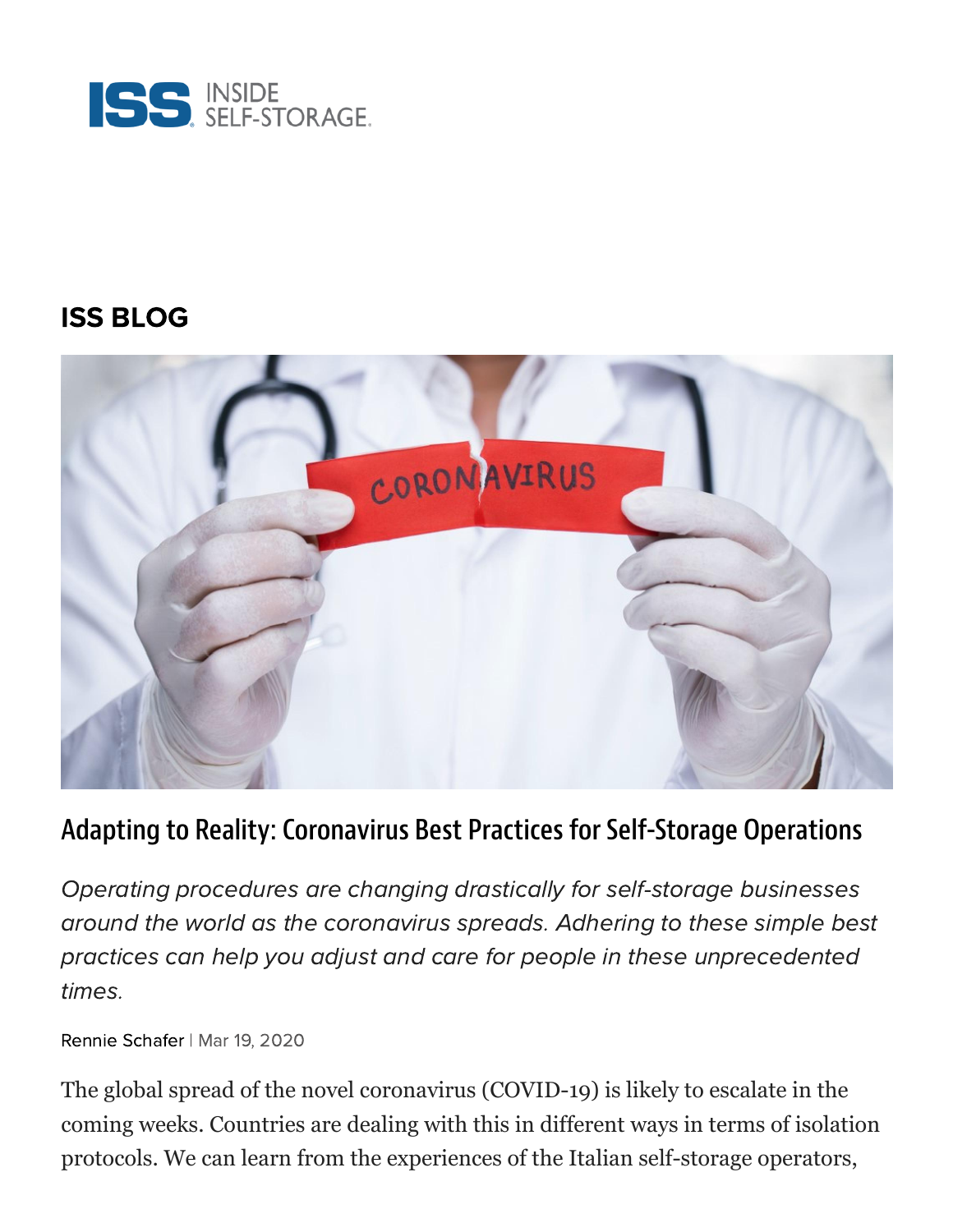who've been in "lockdown" for more than a week now. The following are best practices to safeguard yourself, staff and customers while keeping your business operational as long as possible.

## Maintain Good Hygiene

The No. 1 message from health authorities is to practice good hygiene. In terms of self-storage, that means regularly cleaning and sanitizing the places customers and staff frequently touch, such as keypads, countertops, elevator buttons, door handles and moving equipment. Have a regime that focuses on these items multiple times a day, depending on the number of customers your facility serves. Make sure employees are washing their hands regularly and not attending work if they show any signs of illness.

# Establish a Communication List

Make a list containing contact information for all your customers, and make sure it can be accessed from off site. This way, if you're forced to close your facility or restrict access, you can contact all your tenants and advise them of new procedures.

## Prepare to Operate With No or Minimal Sta

It would be prudent to put systems in place now to operate your store with no or minimal staff in case your team is unable to be at work due to self-isolation or community lockdown. Can you access your systems remotely? Can customers still get to their goods if you aren't on site? If you need to purchase additional technology such as laptops to do this, do so now. If you wait until the situation escalates, delivery times will be much longer.

Also, consider if you can manage the security of your store remotely. Can you view the video surveillance, door alarms and so on? What happens if a frustrated customer breaks open your gate because he can't access his unit? Remember, people's behavior may change in these times, so be prepared.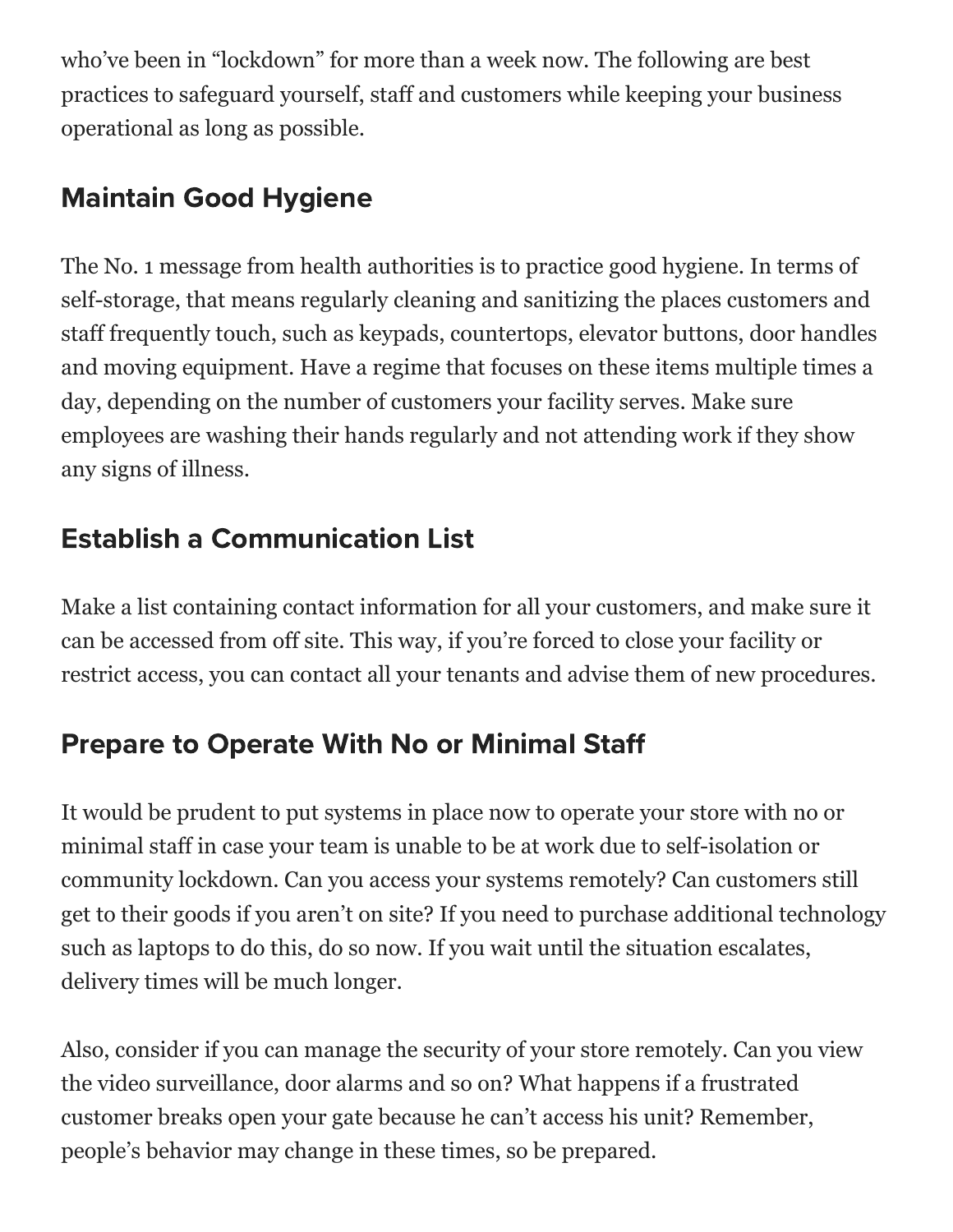### Maintain Unit Access

The experience in Italy shows that even during a lockdown, people still need access to their belongings in self-storage. Obviously, access rates are a lot lower, but they don't drop off completely. Some facilities even have new customers moving in!

Can your operation manage move-ins remotely? Even if you're no longer manning your store or allowing new rentals, you should give existing customers access as long as you can while maintaining a suitable level of security. If you get to the point that you can no longer accept move-ins, update your website immediately to prevent customers from booking online.

## Proceed With Caution

Some Italian customers who are due to move out during the lockdown are asking for their storage fees to be waived, as they can no longer retrieve their belongings. This is a very grey area in terms of legal responsibility.

If you completely shut down your store and don't allow customers access, this raises a question as to whether you were providing the service agreed to in the contact, particularly if the government hasn't forced you to close. Most self-storage contracts have force majeure clauses if the government forces closure as well as protection if you're closed due to unforeseen operational reasons. However, we're in new territory here in terms of the potential length of these closures.

## Self-Storage Is Still a Low-Risk Operation

Remember, people don't gather in large groups within a self-storage facility. You can quite easily manage distance procedures and good hygiene practices within your business. Staff members who are ill, regardless if they've been tested for COVID-19, should stay at home. Stay vigilant but continue business as usual until you're forced otherwise by government regulations or staff shortage.